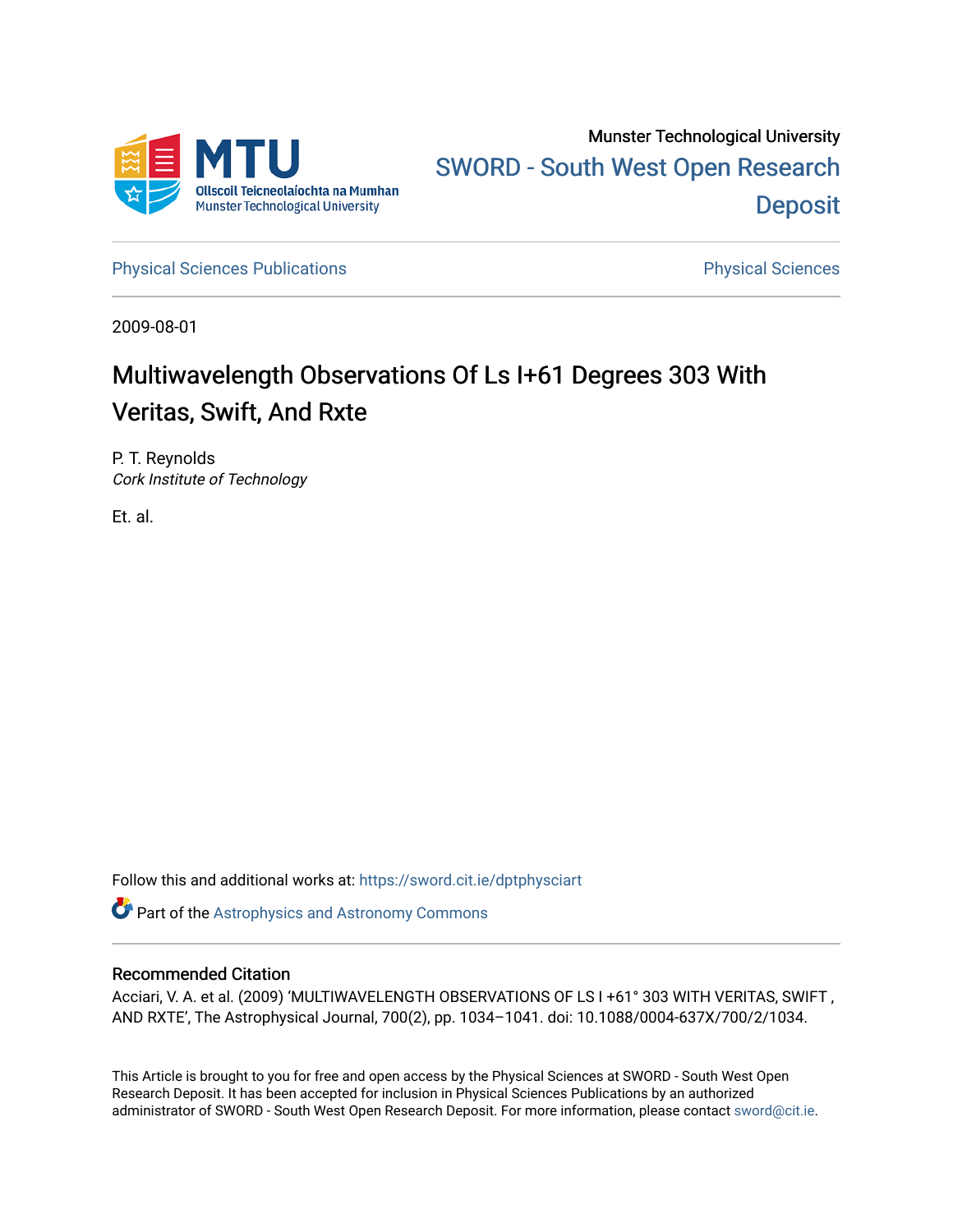# MULTIWAVELENGTH OBSERVATIONS OF LS I +61◦ 303 WITH VERITAS, *SWIFT*, AND *RXTE*

V. A. Acciari<sup>1</sup>, E. Aliu<sup>2</sup>, T. Arlen<sup>3</sup>, M. Bautista<sup>4</sup>, M. Beilicke<sup>5</sup>, W. Benbow<sup>6</sup>, M. Böttcher<sup>7</sup>, S. M. Bradbury<sup>8</sup>, V. BUGAEV<sup>5</sup>, Y. BUTT<sup>9</sup>, Y. BUTT<sup>9</sup>, K. BYRUM<sup>10</sup>, A. CANNON<sup>11</sup>, A. CESARINI<sup>12</sup>, Y. C. CHOW<sup>3</sup>, L. CIUPIK<sup>13</sup>, P. COGAN<sup>4</sup>, P. COLIN<sup>14</sup>, W. Cui<sup>15</sup>, M. Daniel<sup>8,28</sup>, R. Dickherber<sup>5</sup>, T. Ergin<sup>9</sup>, A. Falcone<sup>16</sup>, S. J. Fegan<sup>3,29</sup>, J. P. Finley<sup>15</sup>, P. Fortin<sup>17</sup>, L. Fortson<sup>13</sup>, A. Furniss<sup>18</sup>, D. Gall<sup>15</sup>, G. H. Gillanders<sup>12</sup>, J. Grube<sup>11</sup>, R. Guenette<sup>4</sup>, G. Gyuk<sup>13</sup>, D. Hanna<sup>4</sup>, E. Hays<sup>19</sup>, J. Holder<sup>2</sup>, D. HORAN<sup>20,29</sup>, C. M. Hui<sup>14</sup>, T. B. HUMENSKY<sup>21</sup>, P. KAARET<sup>22</sup>, N. KARLSSON<sup>13</sup>, D. KIEDA<sup>14</sup>, J. KILDEA<sup>6</sup>, A. KONOPELKO<sup>23</sup>, H. KRAWCZYNSKI<sup>5</sup>, F. KRENNRICH<sup>24</sup>, M. J. LANG<sup>12</sup>, S. LEBOHEC<sup>14</sup>, G. MAIER<sup>4</sup>, A. McCANN<sup>4</sup>, M. McCutcheon<sup>4</sup>, J. Millis<sup>25</sup>, P. MORIARTY<sup>1</sup>, R. MUKHERJEE<sup>17</sup>, T. NAGAI<sup>24</sup>, R. A. Ong<sup>3</sup>, A. N. Otte<sup>18</sup>, D. Pandel<sup>22</sup>, J. S. Perkins<sup>6</sup>, J. S. Perkins<sup>6</sup>, M. Pohl<sup>24</sup>, J. QUINN<sup>11</sup>, K. RAGAN<sup>4</sup>, L. C. REYES<sup>26</sup>, P. T. REYNOLDS<sup>27</sup>, E. ROACHE<sup>6</sup>, H. JOACHIM ROSE<sup>8</sup>, M. SCHROEDTER<sup>24</sup>, G. H. SEMBROSKI<sup>15</sup>, A. W. SMITH<sup>10</sup>, D. STEELE<sup>13</sup>, M. STROH<sup>16</sup>, S. SWORDY<sup>21</sup>, M. THEILING<sup>6</sup>, J. A. TONER<sup>12</sup>, A. VARLOTTA<sup>15</sup>, V. V. VASSILIEV<sup>3</sup>, R. G. WAGNER<sup>10</sup>, S. P. WAKELY<sup>21</sup>, J. E. WARD<sup>11</sup>, T. C. WEEKES<sup>6</sup>, A. WEINSTEIN<sup>3</sup>, R. J. WHITE<sup>8</sup>, D. A. WILLIAMS<sup>18</sup>, S. WISSEL<sup>21</sup>, M. WOOD<sup>3</sup>, AND B. ZITZER<sup>15</sup> <sup>1</sup> Department of Life and Physical Sciences, Galway-Mayo Institute of Technology, Dublin Road, Galway, Ireland  $^{2}$  Department of Physics and Astronomy and the Bartol Research Institute, University of Delaware, Newark, <sup>8</sup> School of Physics and Astronomy, University of Leeds, Leeds LS2 9JT, UK<br><sup>9</sup> Harvard-Smithsonian Center for Astrophysics, 60 Garden Street, Cambridge, MA 02138, USA<br><sup>10</sup> Argonne National Laboratory, 9700 S. Cass Avenue <sup>13</sup> Astronomy Department, Adler Planetarium and Astronomy Museum, Chicago, IL 60605, USA<br><sup>14</sup> Physics Department, University of Utah, Salt Lake City, UT 84112, USA<br><sup>14</sup> Physics Pepartment of Physics, Purdue University, W <sup>24</sup> Department of Physics and Astronomy, Iowa State University, Ames, IA 50011, USA  $^{25}$  Department of Physics, Anderson University, 1100 East 5th Street, Anderson, IN 46012, USA  $^{26}$  Kavli Institute for Cosmological

<sup>27</sup> Department of Applied Physics and Instrumentation, Cork Institute of Technology, Bishopstown, Cork, Ireland

*Received 2009 January 20; accepted 2009 May 21; published 2009 July 8*

#### ABSTRACT

We present results from a long-term monitoring campaign on the TeV binary LSI +61◦ 303 with VERITAS at energies above 500 GeV, and in the 2–10 keV hard X-ray bands with *RXTE* and *Swift*, sampling nine 26.5 day orbital cycles between 2006 September and 2008 February. The binary was observed by VERITAS to be variable, with all integrated observations resulting in a detection at the 8.8*σ* (2006*/*2007) and 7.3*σ* (2007*/*2008) significance level for emission above 500 GeV. The source was detected during active periods with flux values ranging from 5% to 20% of the Crab Nebula, varying over the course of a single orbital cycle. Additionally, the observations conducted in the 2007–2008 observing season show marginal evidence (at the 3.6*σ* significance level) for TeV emission outside the apastron passage of the compact object around the Be star. Contemporaneous hard X-ray observations with *RXTE* and *Swift* show large variability with flux values typically varying between 0.5 and  $3.0 \times 10^{-11}$  erg cm<sup>-2</sup> s<sup>-1</sup> over a single orbital cycle. The contemporaneous X-ray and TeV data are examined and it is shown that the TeV sampling is not dense enough to detect a correlation between the two bands. *Key words:* binaries: general – gamma rays: observations – X-rays: binaries

*Online-only material:* color figures

# 1. INTRODUCTION

CNRS*/*IN2P3, F-91128 Palaiseau, France.

LS I +61 $\degree$  303 is one of the most extensively studied binary star systems in the Milky Way and, although it has been the subject of many observational campaigns, the true nature (i.e.,

<sup>28</sup> Currently at the University of Durham, Department of Physics, South Road, Durham DH<sub>1</sub> 3LE, UK. <sup>29</sup> Currently at Laboratoire Leprince-Ringuet, Ecole Polytechnique,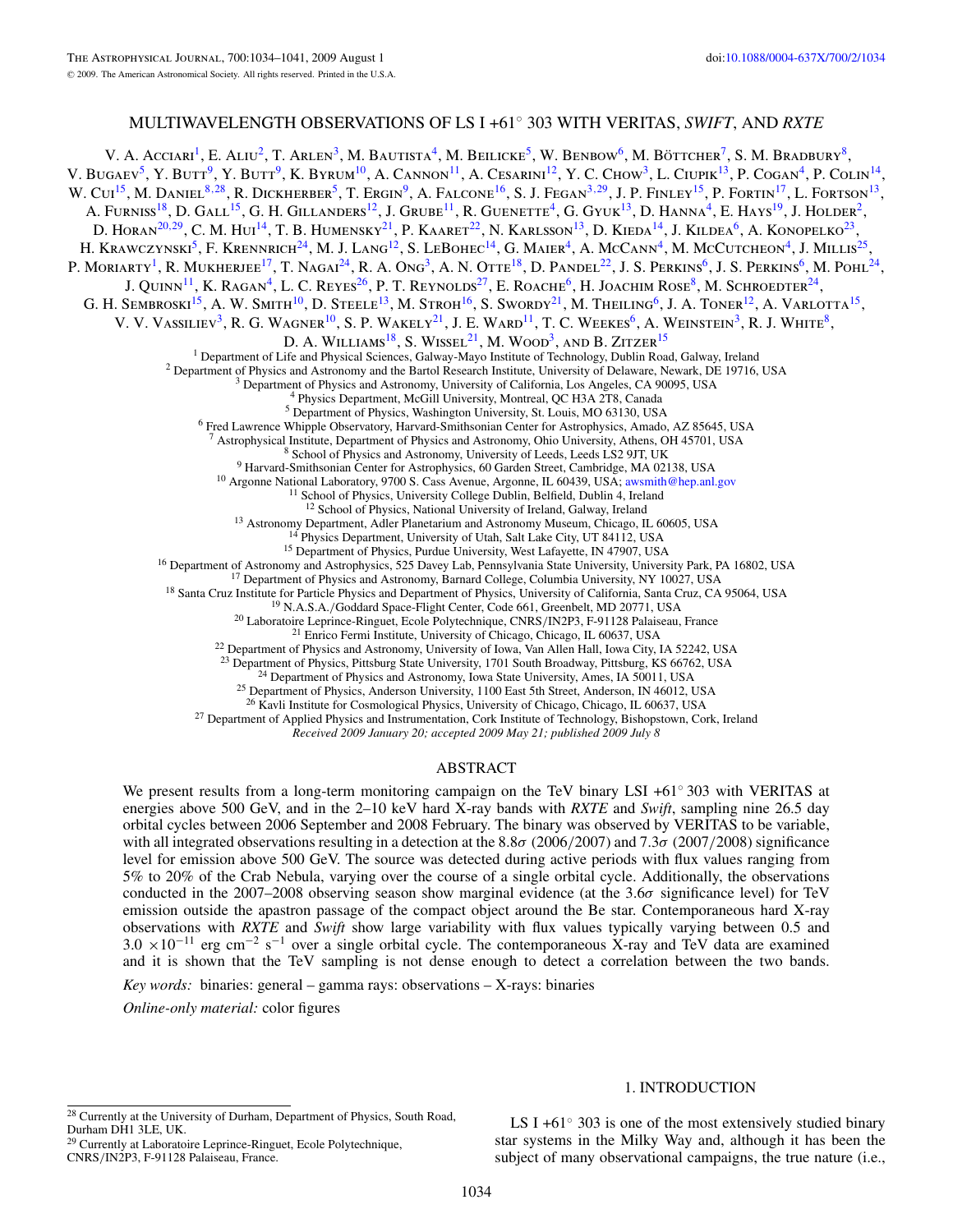microquasar or binary pulsar) of the system remains unclear. The system can be classified as a high-mass X-ray binary (HMXB) located at a distance of ∼2 kpc; the components of the system consisting of a compact object in a 26.496  $(\pm 0.003)$  day orbit around a massive BO Ve main-sequence star (Hutchings & Crampton [1981;](#page-8-0) Casares et al. [2005\)](#page-8-0). The motion of the compact object around its main-sequence companion is traditionally characterized by the orbital phase,  $\phi$ , ranging from 0.0 to 1.0. *φ* = 0 is set at JD 2443366.775 (Gregory & Taylor [1978\)](#page-8-0), with periastron passage believed to occur at  $\phi = 0.23 \pm 0.02$ (Casares et al. [2005\)](#page-8-0) or  $\phi = 0.30 \pm 0.01$  (Grundstrom et al. [2007\)](#page-8-0), and apastron passage between  $\phi = 0.65$  and  $\phi = 0.85$ . Historically, LS I +61 $\degree$  303 has been an object of interest due to its periodic outbursts at radio (Paredes et al. [1998;](#page-8-0) Gregory [2002\)](#page-8-0) and X-ray energies (Leahy et al. [1997;](#page-8-0) Taylor et al. [1996;](#page-8-0) Greiner & Rau [2001;](#page-8-0) Harrison et al. [2000\)](#page-8-0). The radio outbursts are well correlated with the orbital phase (Gregory [2002\)](#page-8-0), although the phase of maximum emission can vary between  $\phi = 0.45$  and  $\phi$  = 0.95. LS I +61<sup>°</sup> 303 was first identified at gamma-ray energies with the COS-B source 2CG 135 +01 (Hermsen et al. [1977\)](#page-8-0) and has also been identified with the EGRET source 3EG J0241+6103 which also shows evidence for 26.5 day modulation in the GeV band (Massi [2004\)](#page-8-0). More recently, LS I +61◦ 303 has been detected as a variable TeV gamma-ray source (Albert et al. [2006;](#page-8-0) Acciari et al. [2008\)](#page-8-0) with maximum emission observed near apastron.

LS I +61◦ 303 is one of the only three reliably detected TeV binaries: the other two being LS 5039 (Aharonian et al. [2005a\)](#page-8-0) and PSR B1259-63 (Aharonian et al. [2005b\)](#page-8-0). PSR 1259-63 is a confirmed binary pulsar (Johnston et al. [1992a,](#page-8-0) [1992b\)](#page-8-0) whereas the nature of both LS 5039 and LS I +61◦ 303 is still under debate. The two main competing scenarios which can explain these systems are *microquasar* (i.e., nonthermal emission powered by accretion and jet ejection) or *binary pulsar* (i.e., nonthermal emission powered by the interaction between the stellar and pulsar winds). The microquasar model (for example, Bosch-Ramon et al. [2006\)](#page-8-0) used to describe LS I +61◦ 303 is supported by evidence for strong jet outflows (Massi et al. [2001\)](#page-8-0). However, this model suffers from the failure to detect blackbody X-ray spectra expected in an accretion scenario. The microquasar scenario has not been ruled out and is still the subject of much theoretical work, for example, see Romero et al. [\(2007\)](#page-8-0). The binary pulsar model (for example, Dubus [2006\)](#page-8-0) is most strongly supported by VLBA data (Dhawan et al. [2006\)](#page-8-0) which reveal a cometary radio structure around LS I +61◦ 303 that is interpreted as due to the interaction between the pulsar and Be star wind structures. However, there is currently no detection of pulsed radio or X-ray emission confirming the presence of a pulsar. Possible models for LS I +61◦ 303 will be discussed further in Section [4.](#page-7-0)

X-ray monitoring campaigns conducted with *RXTE* (Harrison et al. [2000;](#page-8-0) Greiner & Rau [2001\)](#page-8-0), *ROSAT* (Taylor et al. [1996\)](#page-8-0), *Chandra* (Paredes et al. [2007\)](#page-8-0), *Beppo-Sax*, and *XMM-Newton* (Sidoli et al.  $2006$ ) show that LS I +61 $\degree$  303 is a highly variable hard X-ray source with flux levels modulated with the 26.5 day orbital period, the highest flux usually appearing between orbital phases 0.4 and 0.9. The *XMM-Newton* observations also detail very fast changes of flux, with fluxes doubling over the span of 1000 s (Sidoli et al. [2006\)](#page-8-0). This result of kilosecond scale variability in the X-ray band has also been shown in Esposito et al. [\(2007\)](#page-8-0) where the authors analyze *Swift* observations of LS I +61◦ 303 taken in 2006. These 2006 *Swift* observations are reanalyzed and presented in this work.

*Chandra* observations (Paredes et al. [2007\)](#page-8-0) detail fast variability of the flux levels, while also showing evidence for extended X-ray emission reaching between 5<sup>"</sup> and 12". 5 to the north of LS I +61<sup>°</sup> 303. This provides an indication that particle acceleration may be taking place as far away as 0.05–0.12 pc from LS I +61<sup>°</sup> 303. Recent *RXTE* observations (Smith et al. [2009\)](#page-8-0), which cover a total of six orbital cycles, show no strong orbital modulation of the 2–10 keV X-ray flux, but a highly significant correlation between spectral index and flux levels. These observations (which are used in this work) show the presence of three large flares, the largest peaking at a flux value of 7.2  $(^{+0.1}_{-0.2}) \times 10^{-11}$  erg s<sup>-1</sup> cm<sup>-2</sup>. Closer examination of these flaring states shows that the X-ray flux from LS I +61 $\degree$  303 doubles within timescales of *<*2 s, indicating that the X-ray emission region is less than  $10^{11}$  cm in extent.

The MAGIC collaboration first detected LS I +61◦ 303 as a variable TeV source above 200 GeV using observations made in 2005*/*2006 (Albert et al. [2006\)](#page-8-0). This data set covered six orbital cycles in the phase range  $\phi = 0.1{\text{-}}0.8$  and a strong gammaray flux was detected during orbital phases  $\phi = 0.4{\text{-}}0.7$ , with the observed flux peaking at 16% of the Crab Nebula flux at phase  $\phi = 0.6$ . The source was not detected during other orbital phases (i.e.,  $\phi = 0.1{\text{-}}0.3$  and  $\phi = 0.7{\text{-}}0.8$ ), which includes the periastron passage. The extracted photon spectrum from 0.2 to 4 TeV measured by MAGIC is well fit by a power law with differential spectral index  $\alpha = 2.6 \pm 0.4$ <sub>stat+sys</sub>.

The MAGIC detection was subsequently confirmed by the VERITAS collaboration which detected the source in *>*300 GeV gamma rays over five orbital phases (Acciari et al. [2008\)](#page-8-0). Overall, the two published TeV detections on this source indicate that it is only active at TeV energies near the apastron passage of the compact object in its orbit around the Be star. Additional observations conducted by the MAGIC collaboration in 2006 (Albert et al. [2009\)](#page-8-0) sampled a total of four orbital cycles, accruing data in all orbital phases. From these observations, a TeV period of 26.8  $(\pm 0.2)$  days is derived, consistent with the accepted orbital period of the binary.

Although Albert et al. [\(2008\)](#page-8-0) uses VLBA, *Swift*, and MAGIC TeV data points to claim a weak correlation between TeV and X-ray points, there has not yet been shown to be any statistically significant correlation between the two bands. Most of the favored models predict TeV emission via the inverse-Compton mechanism, which would result in correlated emission in the X-ray band, so it is important to simultaneously measure the flux at TeV and X-ray energies. Dedicated studies at both X-ray and TeV energies are also necessary to understand the variability of this source across the electromagnetic spectrum.

#### 2. OBSERVATIONS AND ANALYSIS

#### *2.1. VERITAS Observations*

The VERITAS array (Weekes et al. [2002\)](#page-8-0) of imaging atmospheric Cherenkov telescopes (IACTs) located in southern Arizona (1268 m.a.s.l., 31°40′30″N, 110°57′07″W) began fourtelescope array observations in 2007 April (Maier et al. [2007\)](#page-8-0) and is the most sensitive IACT instrument in the Northern Hemisphere. The array is composed of four 12 m diameter telescopes, each with a Davies–Cotton tessellated mirror structure of 345 12 m focal length hexagonal mirror facets (total mirror area of  $110 \text{ m}^2$ ). Each telescope focuses Cherenkov light from particle showers onto its 499 pixel PMT camera. Each pixel has a field of view of 0.<sup>2</sup> 15, resulting in a camera field of view of 3.5. VERITAS has the capability to detect and measure gamma rays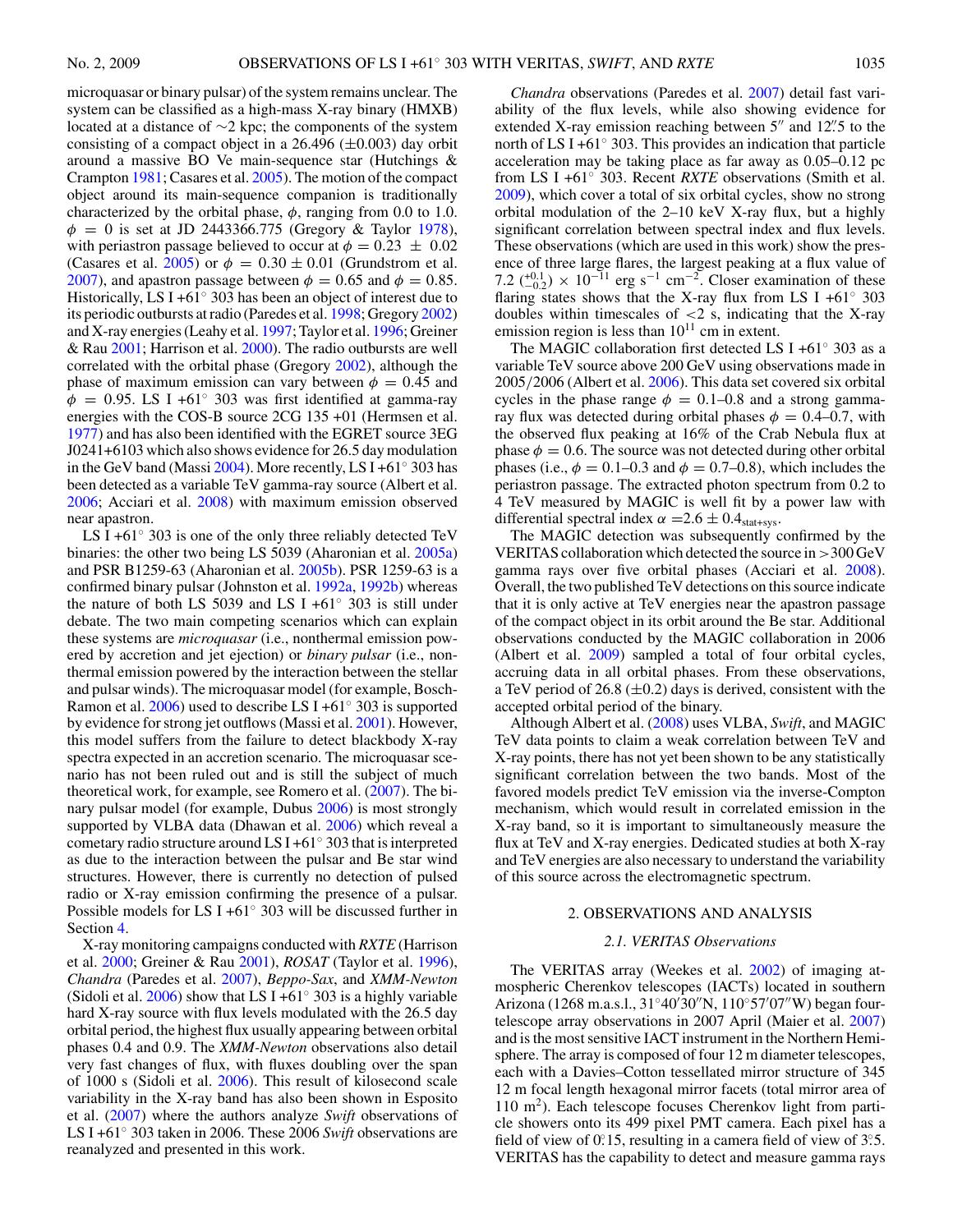<span id="page-3-0"></span>in the 100 GeV to 30 TeV energy regime with an energy resolution of 15%–20% and an angular resolution of 0.<sup>o</sup>.1 on an event by event basis.

Observations for this work were taken in the "wobble" mode, where the source is offset from the center of the field of view allowing for simultaneous determination of both the source flux and the background (Fomin et al. [1994\)](#page-8-0). Events passing three levels of hardware trigger criteria<sup>30</sup> were recorded and candidate gamma-ray events were chosen through selection criteria based upon image quality and shape parameters. Event images were selected based upon their total integrated charge (*size* cut), the image moments (*Mean Scaled Width and Length* cuts; Konopelko et al. [1995\)](#page-8-0) and the reconstructed point of origin within the field of view ( $\theta^2$  cut).<sup>31</sup> For the 2007/2008 data set, a significant fraction of the data (∼50%) were taken under partially moonlit sky in order to maximize the observing time. For these observations, an increased analysis threshold of 500 GeV was imposed. In order to provide a more accurate comparison between the 2006*/*2007 and 2007*/*2008 data sets, the 2006*/*2007 TeV data presented in Acciari et al. [\(2008\)](#page-8-0) are presented in this work reanalyzed with a 500 GeV analysis threshold as well.

## *2.2. X-ray Observations with* RXTE *and* Swift

The two *RXTE* (Jahoda [2006\)](#page-8-0) data sets used for this work were accumulated first as a result of a Target of Opportunity (ToO) observation request in 2006 October and then as a campaign of dedicated observations in 2007 and 2008. The 2006 October ToO request resulted in 10 pointings (one pointing every other day), and a total exposure time of ∼9 ks from 2006 October 13 to 2006 October 31, spanning an orbital phase range of  $\phi = 0.14{\text -}0.83$ . Observations with *RXTE* in 2007*/*2008 consist of a 1 ks pointing every other day from 2007 August 28 until 2008 February 2. These observations cover six full 26.5 day orbital cycles. The XSPEC 12 software package (Arnaud [1996\)](#page-8-0) was used to fit spectra extracted from all available Proportional Counting Units (PCUs) in each night's observations with a simple absorbed power law, assuming a fixed absorbing hydrogen column density ( $N_H$ ) of  $0.75 \times 10^{22}$  cm<sup>-2</sup> (Kalberla et al. [2005\)](#page-8-0). This spectral fit was then integrated over the 2–10 keV range in order to determine a flux for each pointing. All *RXTE* measurements shown in this work are reported with 1*σ* statistical errors. To produce a single spectrum for multiple pointings (as in the analysis performed in Section [3.3\)](#page-5-0), data from PCU 2 only were used because this was the only PCA unit to remain active for all observations. For additional details of the *RXTE* analysis performed here, see Smith et al. [\(2009\)](#page-8-0).

The *Swift*-XRT observations span the period from 2006 September through 2007 September, with a total of 97.3 ks observing time. For a description of *Swift* and the XRT instrument see Gehrels et al. [\(2004\)](#page-8-0) and Burrows et al. [\(2005\)](#page-8-0). This data set is composed of many ∼1 ks pointings which are combined in bins approximately 1 day wide. The maximum span of a single binned observation is 2 days. The *Swift*-XRT data were screened and processed using the most recent versions of standard *Swift* tools: *Swift* Software version 2.8, ftools version 6.5, and XSPEC version 12.4.0. The xrtpipeline task *xrtmkarf* generated the ancillary response files. The *Swift*-XRT spectral analysis was made

**Table 1** VERITAS TeV Observations of LS I +61◦ 303 2006/2007

| Date Observed | Orbital Phase $(\phi)$ | Significance $(\sigma)$ | Flux $(>500 \text{ GeV})$                       |
|---------------|------------------------|-------------------------|-------------------------------------------------|
| (MJD)         |                        |                         | $(x10^{-11}$ cm <sup>-2</sup> s <sup>-1</sup> ) |
| 53999.4       | 0.31                   | $-0.5$                  | < 0.33                                          |
| 54001.3       | 0.382                  | 0.2                     | < 0.59                                          |
| 54002.4       | 0.424                  | 0.0                     | < 0.68                                          |
| 54003.4       | 0.477                  | 1.04                    | < 0.56                                          |
| 54004.3       | 0.5                    | 0.74                    | < 0.85                                          |
| 54005.4       | 0.537                  | $-1.49$                 | < 0.13                                          |
| 54006.4       | 0.575                  | 1.14                    | < 0.63                                          |
| 54008.4       | 0.65                   | 4.39                    | $1.08 \pm 0.32$                                 |
| 54009.4       | 0.688                  | 3.81                    | $1.00 \pm 0.35$                                 |
| 54031.3       | 0.515                  | 2.04                    | $0.32 \pm 0.22$                                 |
| 54035.4       | 0.666                  | 5.4                     | $1.15 \pm 0.29$                                 |
| 54036.4       | 0.707                  | 3.62                    | $0.64 \pm 0.24$                                 |
| 54038.4       | 0.782                  | 1.57                    | < 0.81                                          |
| 54050.2       | 0.23                   | $-0.32$                 | < 0.49                                          |
| 54054.3       | 0.383                  | 0.44                    | < 0.36                                          |
| 54055.3       | 0.42                   | 1.14                    | < 0.63                                          |
| 54056.3       | 0.458                  | 1.17                    | < 0.81                                          |
| 54059.3       | 0.57                   | 1.86                    | < 1.09                                          |
| 54060.3       | 0.61                   | 2.86                    | $0.95 \pm 0.46$                                 |
| 54061.3       | 0.65                   | 1.21                    | < 0.92                                          |
| 54062.3       | 0.685                  | 0.84                    | < 0.99                                          |
| 54064.3       | 0.756                  | 0.31                    | < 0.35                                          |
| 54066.3       | 0.836                  | 1.99                    | < 0.59                                          |
| 54067.3       | 0.87                   | 1.36                    | < 0.73                                          |
| 54108.2       | 0.42                   | $-0.06$                 | < 0.22                                          |
| 54109.2       | 0.45                   | 2.15                    | $0.32 \pm 0.29$                                 |
| 54110.2       | 0.49                   | 0.34                    | < 0.29                                          |
| 54115.1       | 0.677                  | 3.37                    | $0.71 \pm 0.28$                                 |
| 54116.1       | 0.715                  | 2.97                    | $0.39 \pm 0.16$                                 |
| 54117.2       | 0.75                   | 2.24                    | $0.53 \pm 0.3$                                  |
| 54137.1       | 0.756                  | $-0.84$                 | < 0.38                                          |
| 54138.1       | 0.793                  | 0.59                    | < 0.52                                          |
| 54139.1       | 0.58                   | 0.46                    | < 0.62                                          |
| 54140.1       | 0.62                   | 0.46                    | < 0.47                                          |
| 54144.1       | 0.77                   | 2.24                    | $0.71 \pm 0.4$                                  |
| 54147.1       | 0.89                   | 0.27                    | < 0.48                                          |
|               |                        |                         |                                                 |

with data extracted in the 0.3–10 keV energy band in the "Photon Counting" mode. Circular source and background regions with radii of  $20''$  and  $60''$ , respectively, were used. For spectral analysis, a bin size of 20 counts bin<sup>-1</sup> was generally used; fewer counts per bin were accepted for exposures with less than 150 net counts in the source region. Spectral fits were calculated assuming an absorbed power-law model with the galactic hydrogen column density fixed at  $0.75 \times 10^{22}$  cm<sup>-2</sup>. Flux values and associated  $1\sigma$  statistical errors were then calculated by integrating the fitted spectra over the 2–10 keV range.

### 3. RESULTS

#### *3.1. VERITAS Results*

The TeV data set used in this work covers two, three, and four-telescope observations made from 2006 September to 2008 February, and includes a total of nine 26.5 day orbital cycles of the binary system (see Tables 1 and [2\)](#page-4-0). Figure [1](#page-4-0) shows the TeV light curve from both years binned by orbital phase. In this figure, excesses with significance above  $2\sigma$  are shown as points with error bars, with all other points being shown as 95% confidence level (Helene [1983\)](#page-8-0) upper limits. The data from the 2006*/*2007 observing season (taken with both two and threetelescope arrays) comprised a total of 43.6 hr of observations

 $30$  See Holder et al. [\(2006\)](#page-8-0) and Maier et al. [\(2007\)](#page-8-0) for the description of the VERITAS hardware trigger layout.

<sup>31</sup> See Acciari et al. [\(2008\)](#page-8-0) for a detailed description of the VERITAS data reduction and analysis procedures.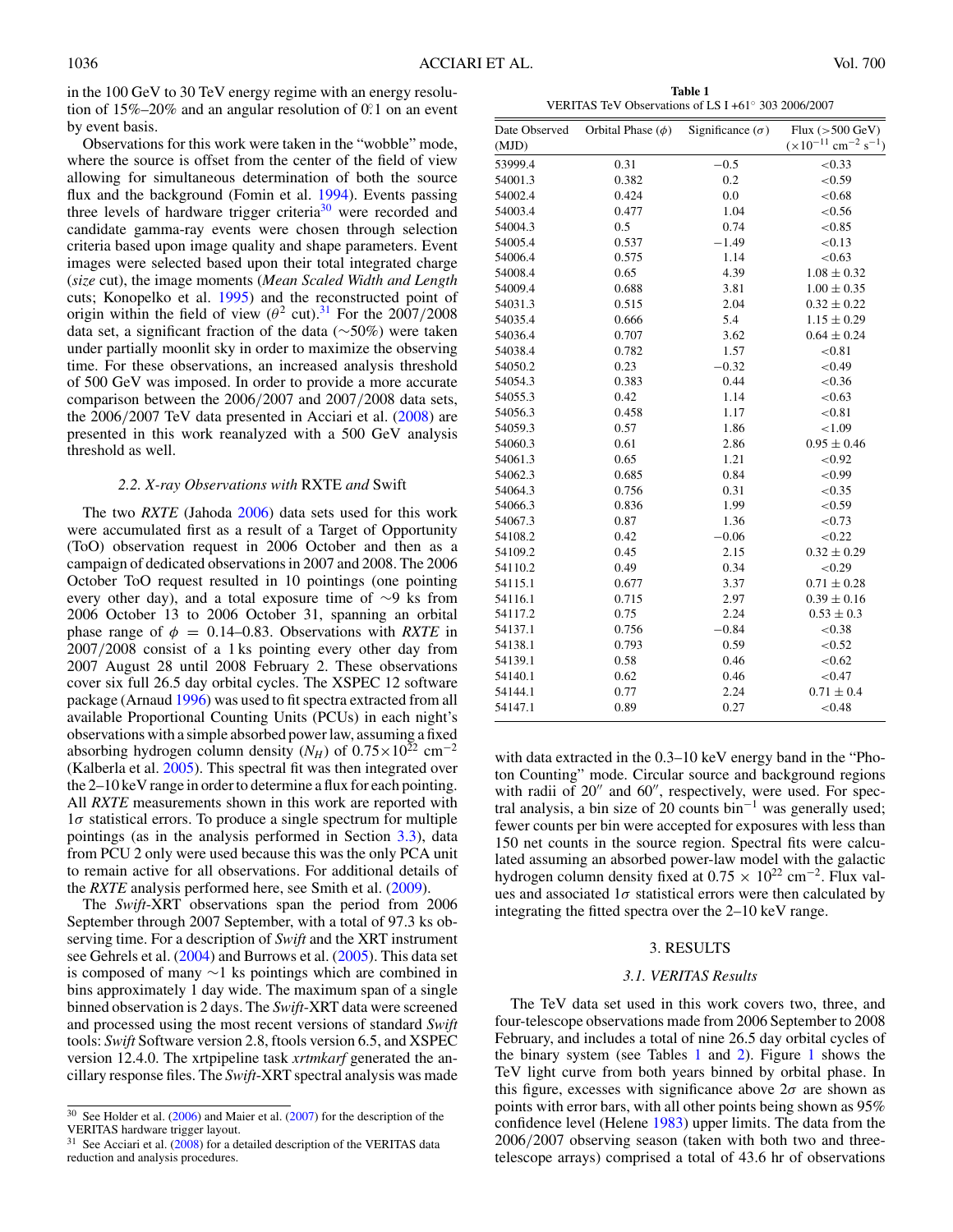<span id="page-4-0"></span>

**Figure 1.** Results of the 2006*/*2007 (top left) and 2007*/*2008 (top right) VERITAS TeV observations of LS I +61◦ 303. Points with error bars represent signal detections above a 2*σ* significance threshold, points with arrows represent 95% confidence flux upper limit points. The bottom two panels show exposure times (dead time corrected) per orbital phase bin for each observation season.

**Table 2** VERITAS TeV Observations of LS I +61◦ 303 2007/2008

| Dates Observed<br>(MJD) | Orbital Phase $(\phi)$ | Significance $(\sigma)$ | Flux $(>500 \text{ GeV})$<br>$(\times 10^{-11}$ cm <sup>-2</sup> s <sup>-1</sup> ) |
|-------------------------|------------------------|-------------------------|------------------------------------------------------------------------------------|
|                         |                        |                         |                                                                                    |
| 54381.9                 | 0.73                   | 2.9                     | $0.33 \pm 0.11$                                                                    |
| 54382.9                 | 0.77                   | 0.02                    | < 0.25                                                                             |
| 54383.9                 | 0.81                   | 2.7                     | $0.33 \pm 0.12$                                                                    |
| 54384.9                 | 0.84                   | 1.9                     | < 0.77                                                                             |
| 54389.9                 | 0.03                   | 0.32                    | < 0.42                                                                             |
| 54390.9                 | 0.07                   | 1.1                     | < 0.56                                                                             |
| 54393.8                 | 0.18                   | 1.1                     | < 0.58                                                                             |
| 54404.2                 | 0.59                   | 0.76                    | < 0.64                                                                             |
| 54406.7                 | 0.67                   | 1.6                     | < 0.32                                                                             |
| 54407.8                 | 0.71                   | 4.4                     | $0.49 \pm 0.11$                                                                    |
| 54408.8                 | 0.75                   | 0.63                    | < 0.27                                                                             |
| 54409.7                 | 0.78                   | $\overline{2}$          | $0.27 \pm 0.11$                                                                    |
| 54411.9                 | 0.86                   | $-0.06$                 | < 0.33                                                                             |
| 54413.8                 | 0.93                   | 0.0                     | < 0.57                                                                             |
| 54423.8                 | 0.31                   | 0.11                    | < 0.42                                                                             |
| 54448.6                 | 0.25                   | 2.5                     | $0.19 \pm 0.08$                                                                    |
| 54449.7                 | 0.29                   | 2.9                     | $0.26 \pm 0.09$                                                                    |
| 54450.7                 | 0.32                   | 1.9                     | < 0.18                                                                             |
| 54477.6                 | 0.34                   | 2.1                     | $0.28 \pm 1.38$                                                                    |
| 54479.6                 | 0.42                   | 0.52                    | < 0.55                                                                             |
|                         |                        |                         |                                                                                    |

(after data quality selection) during the orbital phases of  $\phi$  = 0.2–0.9 with significant coverage of phases  $\phi = 0.4$ –0.9 (see Acciari et al. [2008\)](#page-8-0). For the entire 2006*/*2007 data set, the source was detected at the  $8.8\sigma$  significance level (128 excess events) for emission above 500 GeV. The source was detected as an active TeV source only during apastron phases  $\phi = 0.5{\text -}0.9$ , with the largest observed fluxes between phases  $\phi = 0.6$  and  $\phi = 0.8$  (see Table [1\)](#page-3-0). VERITAS observations made within the same phase range measured flux values ranging from 10% to 20% of the Crab Nebula flux (100% Crab Nebula flux measured

as  $5.8 \times 10^{-11}$  cm<sup>-2</sup> s<sup>-1</sup> above 500 GeV). These observed fluxes are similar to those measured by MAGIC between phases  $\phi = 0.6$  and  $\phi = 0.8$  (Albert et al. [2006\)](#page-8-0). The differential photon spectrum extracted from the 2006*/*2007 observations (Acciari et al. [2008\)](#page-8-0) is well fit by a power law described by  $dN_{\gamma}/dE =$  $(2.39 \pm 0.32<sub>stat</sub> \pm 0.6<sub>sys</sub>) \times \frac{E}{1 \text{ TeV}} > 2.4 \pm 0.2<sub>sys</sub> \times 10<sup>-12</sup> \text{ cm}<sup>-2</sup> \text{ s}<sup>-1</sup>$ TeV<sup>-1</sup> for emission above 300 GeV, in agreement with the spectrum derived from MAGIC observations.

The 2007*/*2008 season data set is composed of a total of 20.7 hr of four-telescope observations taken between 2007 October and 2008 January, spanning five separate orbital cycles. From these observations the source was detected at a significance level of  $7.3\sigma$  (71 excess events) for emission above 500 GeV. These observations cover all orbital phases, however, due to factors such as poor weather conditions not all phase bins were covered with equal exposure time (see Figure 1). The source was significantly detected during the orbital phases of  $\phi = 0.7{\text -}0.9$  (see Figure 1 and Table 2) with observations taken during this orbital phase range detecting 41 excess events in 436 minutes, corresponding to an average flux of  $4.0\%(\pm 0.6\%)$ of the Crab Nebula flux above 500 GeV at a 6.5*σ* statistical significance.

For the 2007*/*2008 observations, the differential photon spectrum extracted from phases  $\phi = 0.5{\text -}0.8$  (the same orbital phases from which the 2006*/*2007 spectrum was extracted in Acciari et al. [2008\)](#page-8-0) is well fitted by a power law described by  $dN_{\gamma}/dE = (2.43 \pm 0.78<sub>stat</sub> \pm 0.6<sub>sys</sub>) \times \frac{E}{1 \text{TeV}}^{-2.6 \pm 0.6<sub>stat</sub> \pm 0.2<sub>sys</sub>} \times 10^{-12} \text{ cm}^{-2} \text{ s}^{-1} \text{ TeV}^{-1}$ , in good agreement with the 2006/2007 spectrum (see Figure [2\)](#page-5-0), although the precision on the spectrum is reduced due to more limited statistics.

To address the question as to whether there might be some low-level TeV emission occurring outside the apastron passage phases in the 2007*/*2008 observations, we combined the data taken outside phases  $\phi = 0.5{\text -}0.9$ . This data set shows an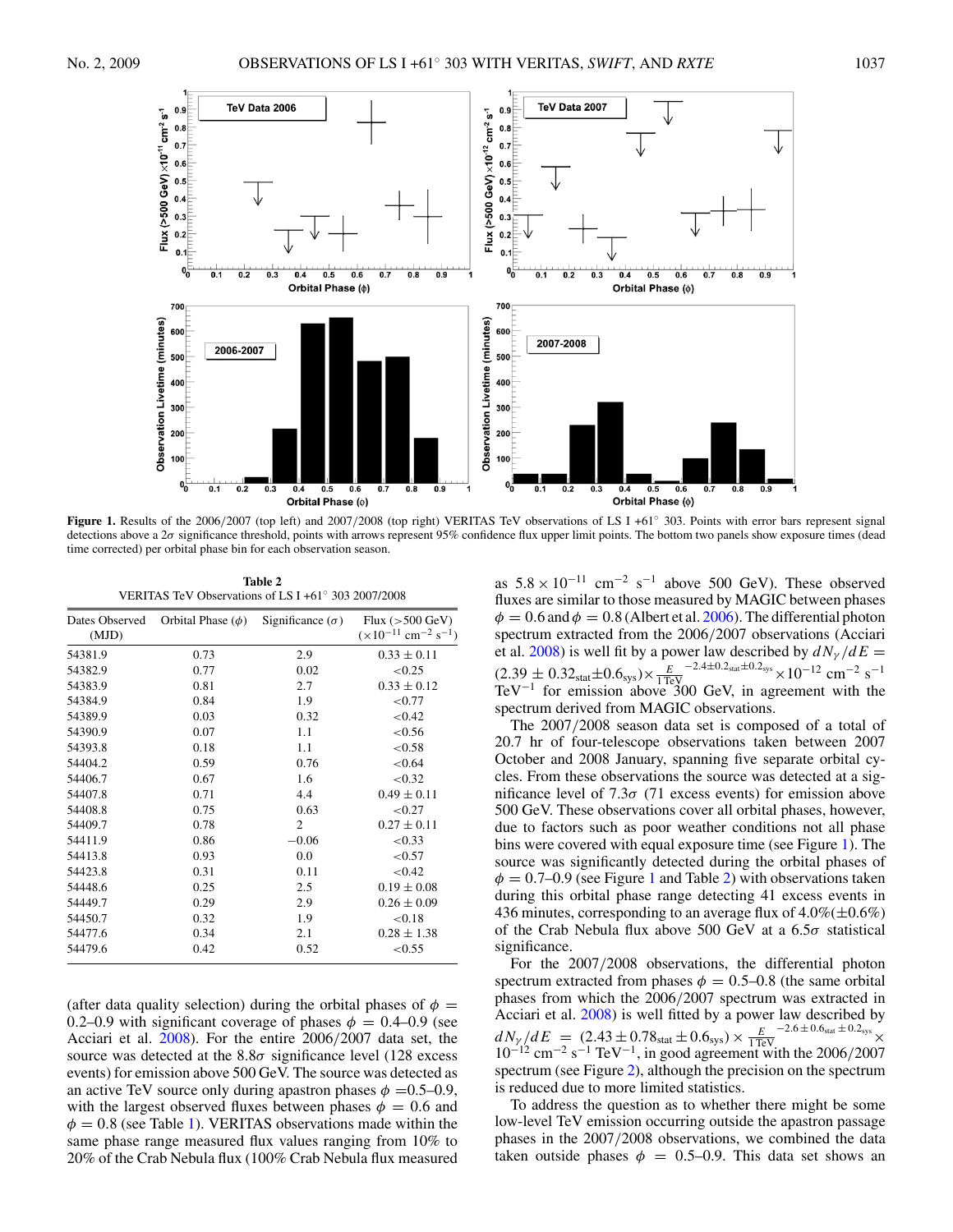<span id="page-5-0"></span>

**Figure 2.** Differential photon spectra of LS I +61◦ 303 as measured by VERITAS during orbital phases 0.5–0.8 from both the 2006*/*2007 (Acciari et al. [2008\)](#page-8-0) and 2007*/*2008 seasons, along with fitted Crab Nebula spectrum as measured by VERITAS. See Section [3.1](#page-3-0) for a description of the data and power-law fits. (A color version of this figure is available in the online journal.)

excess of 28 events in 693 minutes of observation time, which is consistent with an average flux value of  $1.7\%(\pm 0.6\%)$ of the Crab Nebula flux at a 3.6*σ* statistical significance. However, we find that this excess is principally due to data from phases  $\phi = 0.2{\text{-}}0.3$  which show an excess of 15 events in 230 minutes of observation time. This excess corresponds to a flux of 2.7%(±0.8%) of the Crab Nebula at a 3.3*σ* statistical significance (post-trial significance of 2.8*σ* for six trials). While we do not consider this result to be statistically significant evidence for TeV emission outside apastron passage, the excess indicates the possibility of a low-level flux which warrants further investigation.

LS I +61◦ 303 has been demonstrated by previous observations (Acciari et al. [2008;](#page-8-0) Albert et al. [2006,](#page-8-0) [2008,](#page-8-0) [2009\)](#page-8-0) to be variable TeV source. To confirm this result we performed a test for the probability of the source having a constant flux over both years during which the data set presented here was accrued. We tested 200 individual fluxes between 1% and 20% Crab flux strength and computed the corresponding probabilities that these constant fluxes would provide a reasonable fit to the observed nightly flux upper limits and detections based on the observed excess events, lifetime, and calculated effective area of each night's data. We found no probable constant flux fit to the observed data, with the best-fit constant flux corresponding to a 6.3% Crab Nebula flux above 500 GeV. This constant flux value resulted in a reduced  $\chi^2$  value of 4.1 (for 55 degrees of freedom), corresponding to a probability of less than  $10^{-16}$  that LS I +61◦ 303 presented a constant flux over the two years of data presented here.

## *3.2.* RXTE *and* Swift *Results*

The X-ray flux in the 2006*/*2007 season, as seen by both instruments, is highly variable, ranging between approximately  $0.5 \times 10^{-11}$  erg cm<sup>-2</sup> s<sup>-1</sup> and 3 ×10<sup>-11</sup> erg cm<sup>-2</sup> s<sup>-1</sup> over the 26.5 day orbit (see Figures 3 and [4\)](#page-6-0). Similar variability is also present in the 2007*/*2008 data set which also shows the presence of three exceptionally large X-ray flares, reaching a peak flux on MJD 54356.96 of  $7.2\times10^{-11}$  erg cm<sup>-2</sup> s<sup>-1</sup> during



**Figure 3.** Results of the 2006*/*2007 TeV and X-ray observations. The vertical scale on the right (blue) represents the X-ray flux only, with the left vertical scale representing TeV flux.

(A color version of this figure is available in the online journal.)

a ∼500 s integration window (see Figure [4,](#page-6-0) top panel). This flare is the largest X-ray flare detected from this source, a factor of 2–3 larger than any previously measured. There were several other powerful X-ray flares occurring shortly after this flare in the *RXTE* data. Further analysis of these flares (Smith et al. [2009\)](#page-8-0) shows that the X-ray flux from LS I +61 $\degree$  303 undergoes doubling over timescales as short as several seconds, as well as changing by up to a factor of 6 in several hundred seconds. This rapid variability likely explains the apparent disagreement between the *RXTE* and *Swift* data points in Figure [4.](#page-6-0) The fit spectra for both the *RXTE* and *Swift* nightly observations are also variable, with indices ranging from 1.4 to 2.6 over the span of the observations. A detailed analysis of the 2007*/*2008 *RXTE* data shows that there is a strong correlation between the spectral index and flux values observed from the system (Smith et al. [2009\)](#page-8-0), with the spectrum hardening as luminosity increases.

#### *3.3. TeV and X-ray Combined*

Given the indication in Albert et al. [\(2008\)](#page-8-0) of a possible correlation between X-ray and TeV emission, we combined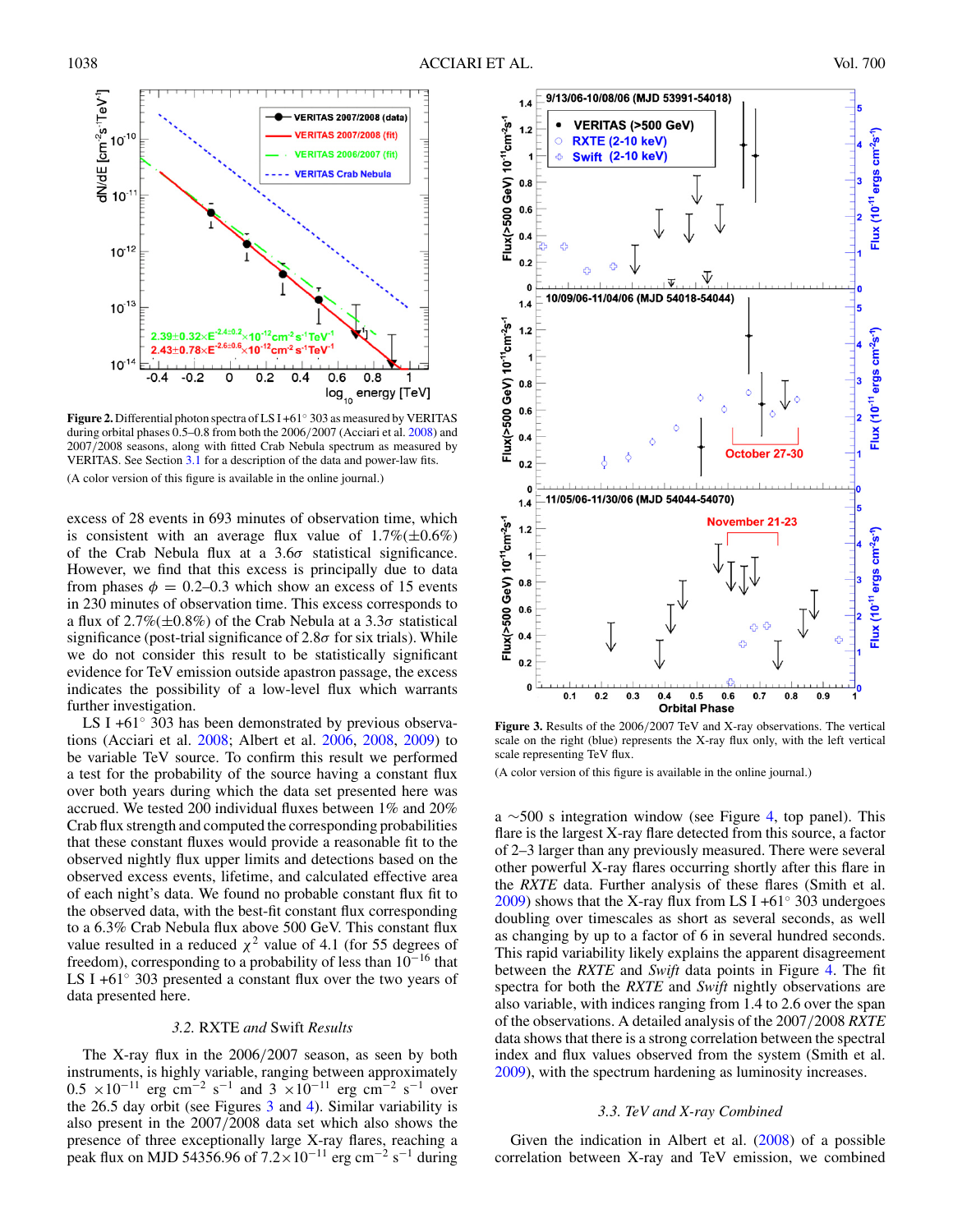<span id="page-6-0"></span>

**Figure 4.** Results of the 2007*/*2008 TeV and X-ray observations. Scales are as in Figure 4.

(A color version of this figure is available in the online journal.)



**Figure 5.** SED of LS I +61◦ 303 compared to the models of Gupta & Boettcher  $(2006)$  shown by a dashed line and Zdziarski et al.  $(2008)$  shown by a solid line. The Gupta and Boettcher spectrum is the model's prediction at orbital phase 0.5, whereas the ZNC spectrum is that model's prediction at a general high-emission state which is not defined in terms of orbital position.

(A color version of this figure is available in the online journal.)

both data sets in order to attempt to look for further evidence of this correlation. For the 2006*/*2007 observing season there were contemporaneous data for three of the five orbital cycles observed by VERITAS. While there were several examples of contemporaneous observations which appeared to show similar behavior in both bands, (see, for example, observations taken between 2006 October 27 and 2006 October 30 in Figure [3\)](#page-5-0) there were also contemporaneous observations which showed elevated flux in the X-ray regime with no corresponding observed TeV flux (see, for example, observations from 2006 November 21 to 2006 November 23). The 2007*/*2008 combined data set showed conflicting results as well, with some contemporaneous observations showing similar behavior between the X-ray and TeV bands while other observations did not. For example, the observations taken by VERITAS from 2007 October 28 to 2007 November 5 (see Figure 4) showed a 5.2*σ* detection of a 6% Crab Nebula flux between phases 0.7 and 0.8, whereas only flux upper limits can be placed on emission preceding this (phases  $\phi = 0.5{\text -}0.6$ ). The X-ray emission is very similar during both of these observations, which calls into question any strong correlation.

Although significant TeV flux detections are relatively sparse throughout both seasons, a test for any correlations present between the X-ray and TeV data is performed. A *Z*-transformed Discrete Correlation Function (ZDCF; Alexander [1997\)](#page-8-0) is computed for the X-ray and TeV data from both seasons. This method of correlation testing has been used before for X-ray*/* TeV data sets in Blazejowski et al. [\(2005\)](#page-8-0) and was shown to be more effective in finding any present correlations than standard discrete correlation testing on data sets which are sparsely populated (Alexander [1997\)](#page-8-0). There are no statistically significant features present in either test. However, both TeV sets are poorly sampled and it is not clear that this lack of correlation is intrinsic to the source, or due to sparse data sampling.

To examine whether or not the sampling presented here would be sufficient to detect a correlation, if one exists, we generated two continuous light curves with similar properties to each year's X-ray observations. Each of these simulated light curves was then duplicated and sampled at the times corresponding to the real X-ray and TeV data for each year, with the errors on the fluxes corresponding to the real errors on the TeV and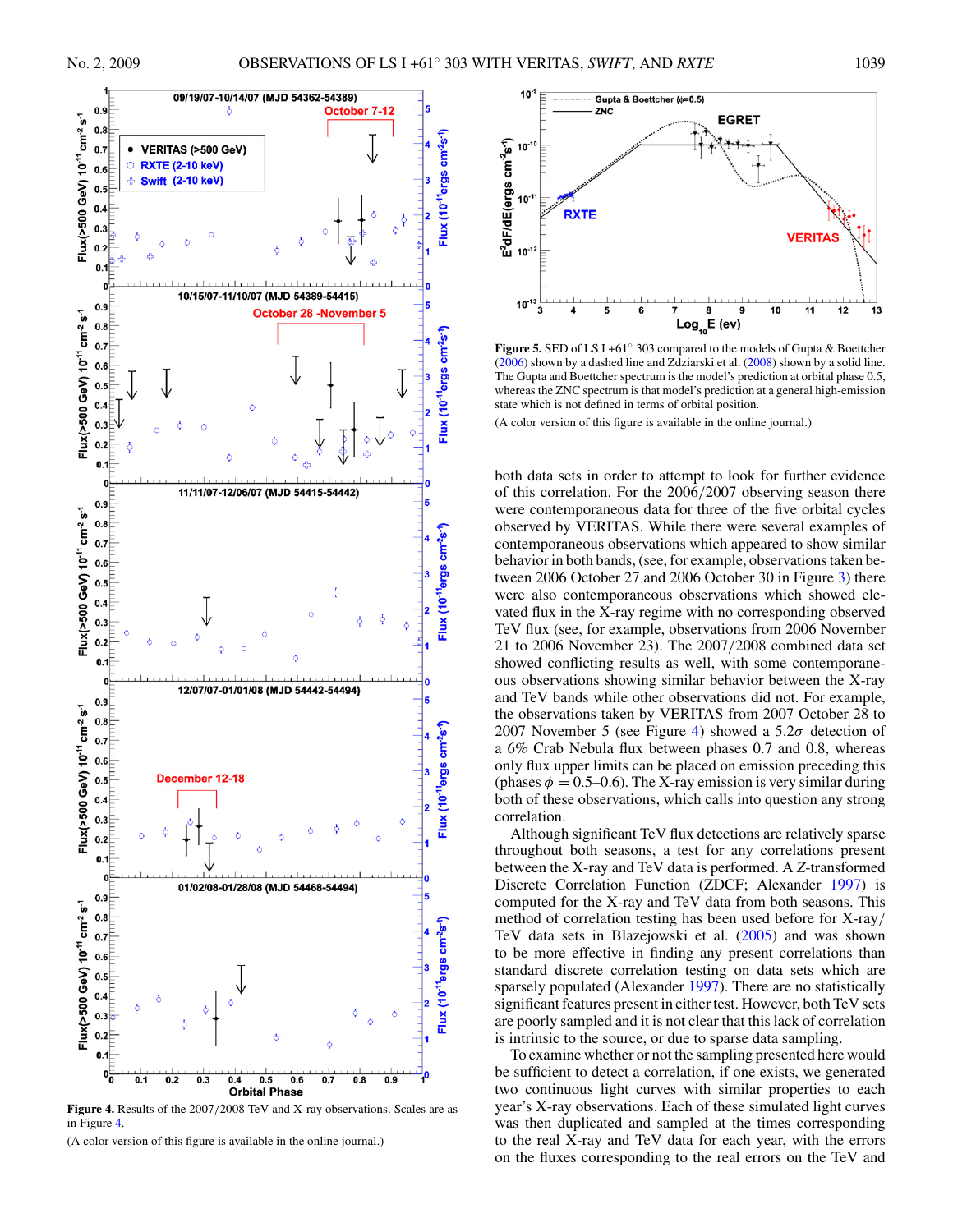<span id="page-7-0"></span>X-ray data. Both sets of light curves were then tested using the ZDCF test with no correlations resulting. This demonstrates that even if the TeV and X-ray emission were perfectly correlated, the sampling provided by the observations detailed in this work would not result in a correlation using the methods described above. Given that this correlation would not be apparent under even the best case scenario with the TeV and X-ray sampling provided in this work, any claim of correlated emission between the two bands cannot be justified with the currently available data.

## 4. INTERPRETATION AND CONCLUSIONS

The data presented in this work show that the X-ray and TeV emission from LS I +61◦ 303 is highly variable over the entire accrued data set from 2006 to 2008. A gamma-ray signal was significantly detected over the 2006*/*2007 observing season during apastron passage at a peak flux level of 15%– 20% Crab Nebula flux (above 500 GeV), and during the 2007*/* 2008 observations at a *<*5% Crab Nebula flux during apastron passage (above 500 GeV). Although LS I +61◦ 303 has only been detected during orbital phases  $\phi = 0.5{\text -}0.9$  (including MAGIC observations), there is marginal evidence for emission outside apastron passage as suggested by both the 2007*/*2008 VERITAS observations as well as the observations conducted by MAGIC (Albert et al. [2009\)](#page-8-0). Given the relatively sparse TeV data detailed in this work, we are unable to place a constraint on periodicity within the TeV signal as reported in Albert et al. [\(2008\)](#page-8-0).

The X-ray flux from LS I +61 $\degree$  303 is also variable, with strong outbursts occurring at multiple regions of the orbit. The ZDCF analysis of the quasi-contemporaneous X-ray and TeV data set does not show evidence for a correlation between the two bands. However, due to the lack of dense TeV coverage overlapping with X-ray observations, our sensitivity to such a correlation is inadequate. More specifically, observations conducted with *RXTE*, *Swift*, and *XMM-Newton* (Smith et al. [2009;](#page-8-0) Paredes et al. [2007;](#page-8-0) Sidoli et al. [2006\)](#page-8-0) show that the X-ray flux from LS I +61◦ 303 can change significantly over short timescales (up to a factor of 6 over several hundred seconds). If the X-ray and TeV emission are indeed correlated on fast timescales, truly simultaneous coverage in both bands would be necessary to confirm this correlation.

Although the data presented here do not conclusively rule out or reinforce any of the proposed models (i.e., binary pulsar or microquasar), the derived TeV and X-ray spectra can be compared to recent model predictions from both scenarios. Since both TeV spectra presented here are composed of data taken over several orbital cycles, it is not possible to construct a truly simultaneous or contemporaneous spectral energy distribution (SED) for the data examined in this paper. Instead, the *RXTE* data which fell between orbital phases 0.5 and 0.8 (the phases from which the TeV spectrum was derived in both seasons) were integrated into a single spectrum and were fit by the same procedure as described above for the nightly *RXTE* points. This resulted in an X-ray spectrum from 3 to 10 keV, which is well fit by the power law 5.84  $(\pm 0.06) \times 10^{-3} \times E^{-1.89 \pm 0.05}$  cm<sup>-2</sup> s<sup>-1</sup> keV<sup>-1</sup>. This spectrum is plotted along with the EGRET spectrum from Hartmann et al. [\(1999\)](#page-8-0), and the VERITAS TeV spectra from Acciari et al. [\(2008\)](#page-8-0) in Figure [5.](#page-6-0)

An example of a binary pulsar model with a broadband SED prediction is the compactified pulsar wind scenario of Zdziarski et al. [\(2008\)](#page-8-0). In this model, the X-ray to TeV emission is powered by inverse Compton scattering off stellar UV photons by energetic electrons injected from the pulsar wind into the fast, clumpy polar wind of the Be star as well as by the more traditional binary pulsar emission mechanism of a shock front located at the interaction point of the Be equatorial and pulsar winds. This model also predicts observable variations in the high-energy emission along the orbit due to accompanying density variations in the Be equatorial wind, as well as inhomogeneities introduced by the mixing of the fast polar and pulsar winds. The model prediction plotted in Figure [5](#page-6-0) is a three part broken power law which represents the high X-ray state of the system. The model performs well in predicting the observed SED, with the resulting TeV spectrum prediction of index −2.76 falling within the allowed error range of the VERITAS fit ( $-2.40 \pm 0.39$ <sub>stat+sys</sub>). We note that in binary pulsar models the dominant emission mechanism is dictated by the magnetic field strength at the shock, which is in turn dictated by the so-called "stand-off" distance, or the distance from the compact object to the shock front. When the standoff distance is smallest (i.e., when the stellar wind strength is greatest) near periastron, the magnetic field strength is the greatest, allowing the synchrotron loss channel into hard X-rays to dominate, quenching the production of TeV gamma rays via the inverse-Compton process. The possible existence of TeV emission near periastron passage calls into question the validity of this prediction in the binary pulsar scenario. If confirmed with further observations, the appearance of periastron TeV emission would necessitate modifications to this model.

An example of a microquasar model which may offer an explanation for the observed emission is that of Gupta & Boettcher [\(2006\)](#page-8-0). This scenario provides a time-dependent leptonic jet framework that models synchrotron, synchrotron self-Compton, and inverse-Compton (on stellar UV photons) losses resulting from an accretion powered jet within the system. While all mechanisms contribute in varying amounts, the synchrotron contribution dominates the X-ray emission, while the inverse-Compton contribution (both external Compton and synchrotron self-Compton) is only significant above MeV energies. (see the double humped structure in Figure [5\)](#page-6-0). This model examines the hypothesis that the observed TeV variability may be able to be interpreted solely as a geometrical effect arising from absorption in the dense photon field of the star. The regions of highest TeV production, therefore, are those that have limited exposure to this dense absorption field such as the  $\phi = 0.5$  orbital region which is plotted in Figure [5.](#page-6-0) As can be seen, while the synchrotron contribution adequately reproduces the observed X-ray spectrum, the inverse-Compton contributions underproduce both the EGRET and VERITAS spectra, predicting a cutoff at a few TeV. This fit could most likely be improved, however, if the constraint of absorption being the only contributing factor to the TeV variability was removed. Given the possible existence of TeV emission outside apastron passage, this would seem to be a necessary modification.

Recently, *Swift*-BAT has reported the detection of a short (0.23 s), extremely powerful X-ray burst with a luminosity of  $10^{37}$  erg s<sup>-1</sup> in the 15–150 keV energy range within the 90% containment radius of LS I +61◦ 303 (Barthelmy et al. [2008\)](#page-8-0). While Barthelmy et al. [\(2008\)](#page-8-0) notes the possibility that this emission episode was due to an unrelated short gamma-ray burst, they claim that the evidence is in favor of activity from a source within LS I +61 $\degree$  303 (Barthelmy et al. [2008\)](#page-8-0). Further analysis of Barthelmy et al. [\(2008\)](#page-8-0) by Dubus & Giebels [\(2008\)](#page-8-0)